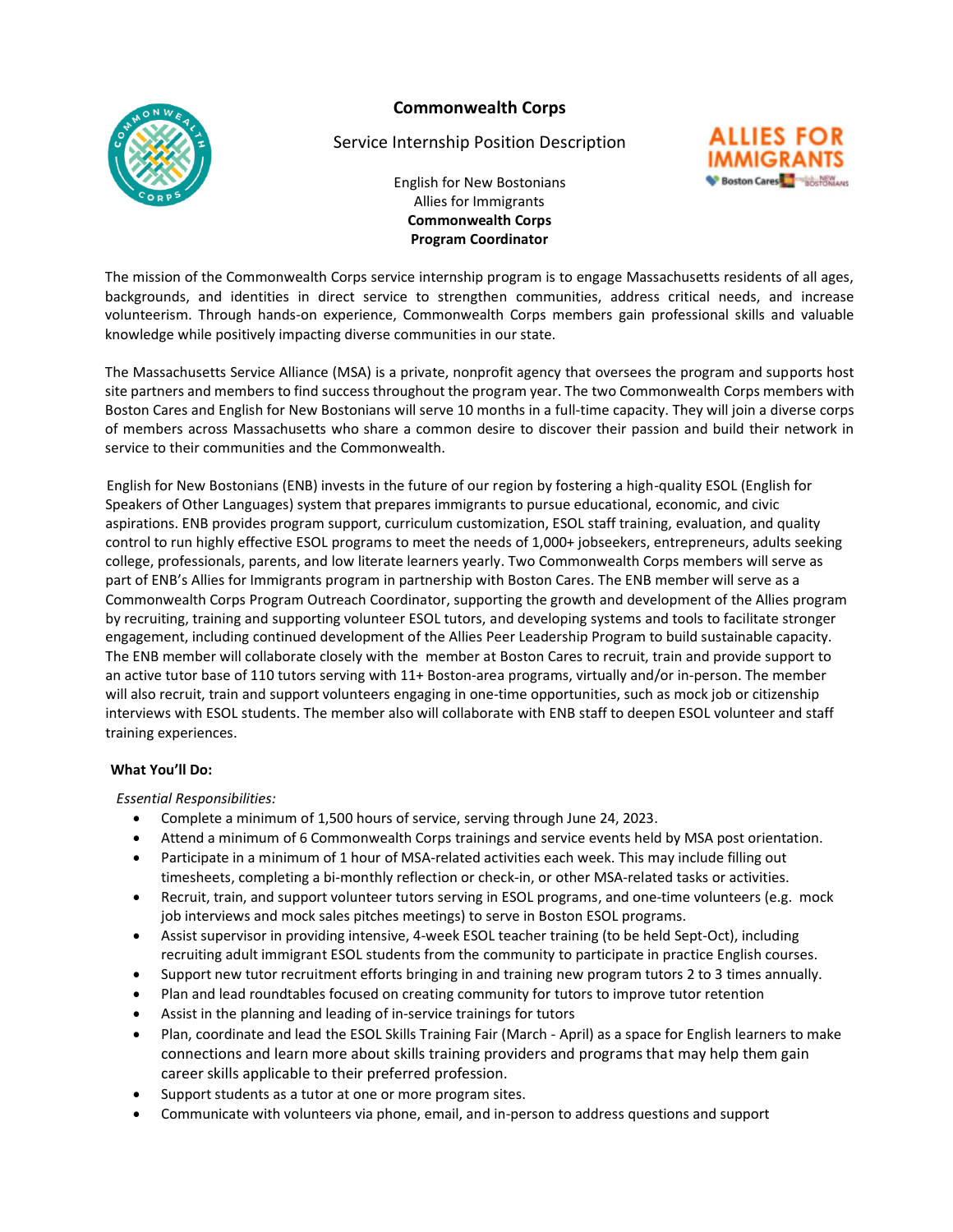engagement.

- Engage in community meetings to meet community leaders and ESOL program students, understand community priorities and develop relationships with Allies for Immigrants ESOL Tutor Corps program sites, including monthly site visits and neighborhood roundtables with Allies tutors.
- Support data entry and management into ENB's volunteer database as well as Boston Care's HandsOn Connect, a Salesforce based system for volunteer management.
- Collaborate with ENB Training and Technical Assistance Coordinator to develop and pilot new forms of ESOL volunteer and staff training, for example, by developing virtual volunteer engagement opportunities, training volunteers on new ESOL apps and recruiting students for practical training.
- Continue development of the Allies Peer Leadership Program that engages volunteers in regular communication and support between students, programs, and Allies for Immigrants staff:

## *Marginal Responsibilities:*

- Serve as a full member of the ENB team attend staff and program team meetings
- Represent ENB and Allies for Immigrants in the community
- Lead New Volunteer Orientations for ENB gatherings, promoting Allies as an opportunity
- Be a part of the greater Commonwealth Corps community, including participating in cross-site learning groups, writing a short profile for the CC newsletter, connecting with other members on our online platforms, and attending optional social/service events.

## **Who You Are:**

*You must be:*

- A Massachusetts resident [\(see guidelines here\)](http://mass-service.org/sites/default/files/Massachusetts%20Residency%20Requirements_0_0.pdf) with legal authorization to work in the U.S.
- 18 years of age at minimum (member age range is  $18 70 +$  years old)
- Excited to give back to your community and interested in developing your skills and gaining new professional experiences
- Able to balance service internship commitments with personal commitments in a sustainable way
- Familiar with Microsoft Office and Google Suite
- Interested and able to serve as part of a small team in a fast-paced environment
- Interested and able to take initiative and work independently on projects
- Passionate for serving in and with immigrant communities
- Able to communicate clearly with diverse groups
- Able to serve in a shared office environment
- Able to present Proof of COVID-19 vaccination

#### *It would also be great if you:*

- Have experience working or volunteering in diverse community settings and comfortable learning new neighborhoods and traveling/visiting programs across the Boston area.
- Have experience speaking in front of a group, serving as a mentor, teacher, or tutor
- Interested in a career in the nonprofit sector

#### **What You'll Get:**

- **Stipend** of \$1100 semi-monthly while in service, up to \$23,100 (minus taxes and withholdings;
- **Health insurance** (individual coverage only);
- **Member assistance program,** including unlimited, confidential, 24/7, phone counseling services and up to three free, in-person counseling sessions, plus a lot more;
- **Completion award** of up to \$4000 upon successful completion of service, minus taxes and withholdings;
- **Reimbursement for outside training** or professional development opportunities relevant to member's service and/or goals (Up to \$100; Dependent on approval from MSA)
- Subsidized CharlieCard Monthly Pass when regular in-office attendance is required; Valid on all MBTA ferry routes, Subway, Silver Line, Bus, and Commuter Rail Zone 1A; Option to opt-in to annual Blue bike membership when regular in-office attendance is required
- **Extensive training from MSA with a diversity, equity and inclusion focus** and **other professional development** opportunities;
- **Limited reimbursement for travel** to Corps-wide MSA-sponsored activities;
- **Internet reimbursement** up to \$50/month while required to complete some service from home;
- Limited travel reimbursement from their host site for certain service-related travel away from their usual